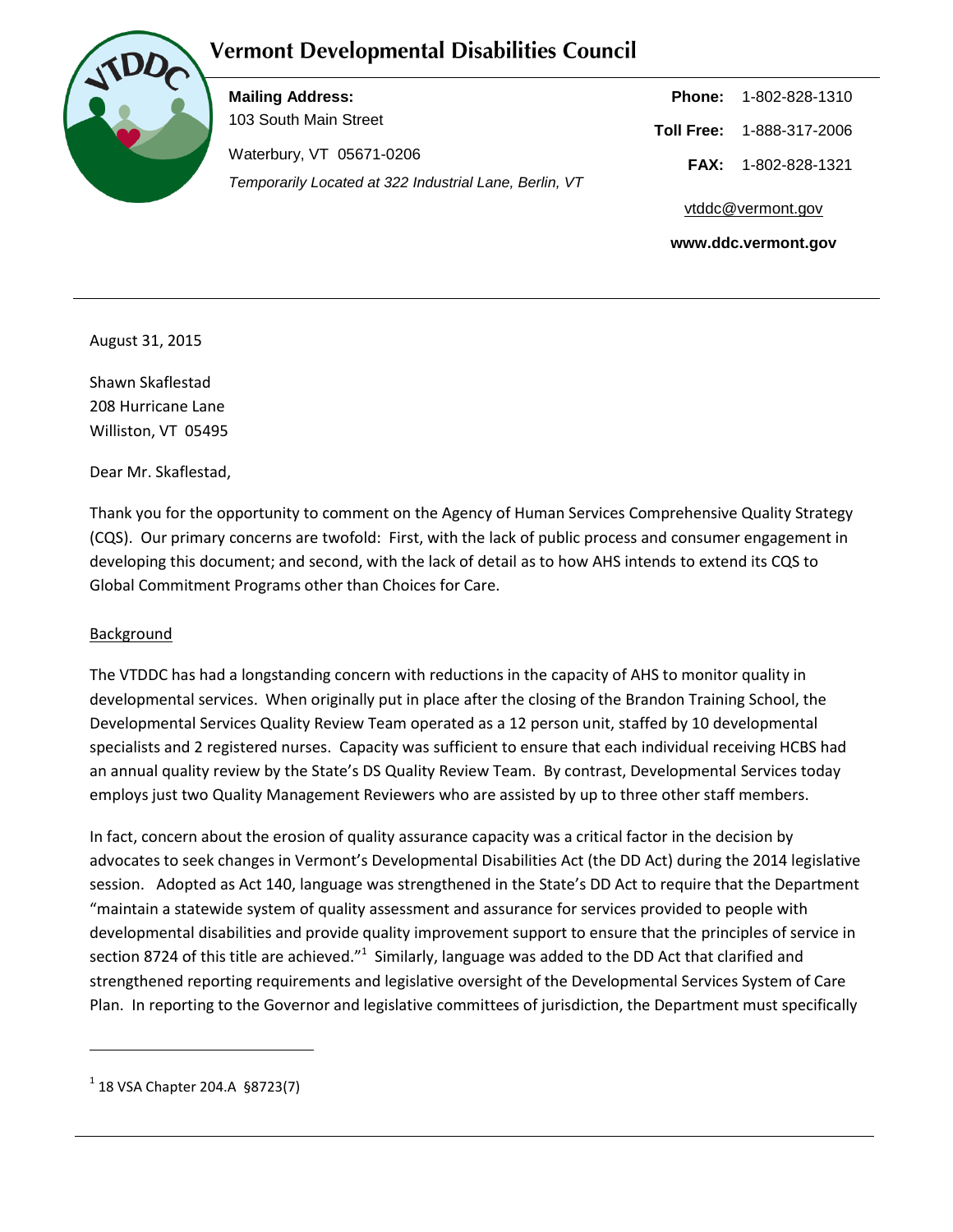comment on the "extent to which the principles of service set forth in section 8724 of this title are achieved, and whether people with a developmental disability have any unmet service needs, including the number of people on waiting lists for developmental services."<sup>2</sup>

During this same period, CMS has acted at several different levels to increase and clarify its expectations in terms of the quality and nature of services supported by Medicaid funding and delivered in managed care arrangements, including most recently, home and community based services (HCBS). We note that the impetus for Vermont to update and submit a draft CQS comes from several CMS directives.

- Under 42 CFR 438.202., states have an obligation to have "a written strategy for assessing and improving the quality of managed care services" of any managed care organization (MCO) that coordinates Medicaid services.
- Recognizing that a number of states are incorporating Long Term Services and Supports into their respective managed care programs, CMS issued *Guidance to States using 1115 Demonstrations or 1915(b) Waivers for Managed Long Term Services and Supports Programs* (May 20, 2013).
- More recently, CMS has adopted regulations found at CFR S  $441.301(c)(1,)(2)$ , and (3) pertaining to important aspects of HCBS – specifically Person-Centered Planning, Home and Community Based Settings, and a Transition Plan for coming into compliance with the Home and Community Based Settings requirements.<sup>3</sup>

## Stakeholder Process

With regard to engaging stakeholders in the development of the CQS, AHS appears to have met the letter but not the spirit of the new HCBS Rules. Specifically, we note that the period for public comment has fallen during August when family vacations make it difficult for consumers to attend hearings and meetings. In fact, two of the four events most likely to elicit public input on the CQS were cancelled. (The State Program Standing Committee for Developmental Services and the Medicaid and Exchange Advisory Committee, which was listed as an opportunity for stakeholder input on the CQS timeline, were both cancelled. This left the DAIL Advisory Board meeting and a public hearing on August 20, 2015 as the primary venues for delivering public comment).

Second, AHS's own timeline is unrealistic in terms of providing CMS with a reasonable summary of public comments and agency response as required under 42 CFR  $\S$  441.301(c)6. Since the final date for public comments and the date for submission of the draft CQS are one and the same, it's hard to see when AHS would have the opportunity for thoughtful review and response.

Third, the draft CQS is highly technical, perhaps unnecessarily so, and it seems unreasonable to expect meaningful consumer input without additional materials and staff presentations. We note that some states (Maine is a good example) have developed a version of their transition plan in an alternative format that is more readily accessible to the general public. Vermont has posted a power point presentation dated July 9,

 $\overline{a}$ 

 $^{2}$  18 VSA Chapter 204.A §8725(e).

 $3$  Here we concur with comments submitted by Vermont Legal Aid which make clear that Vermont is not exempt from the HCBS requirements.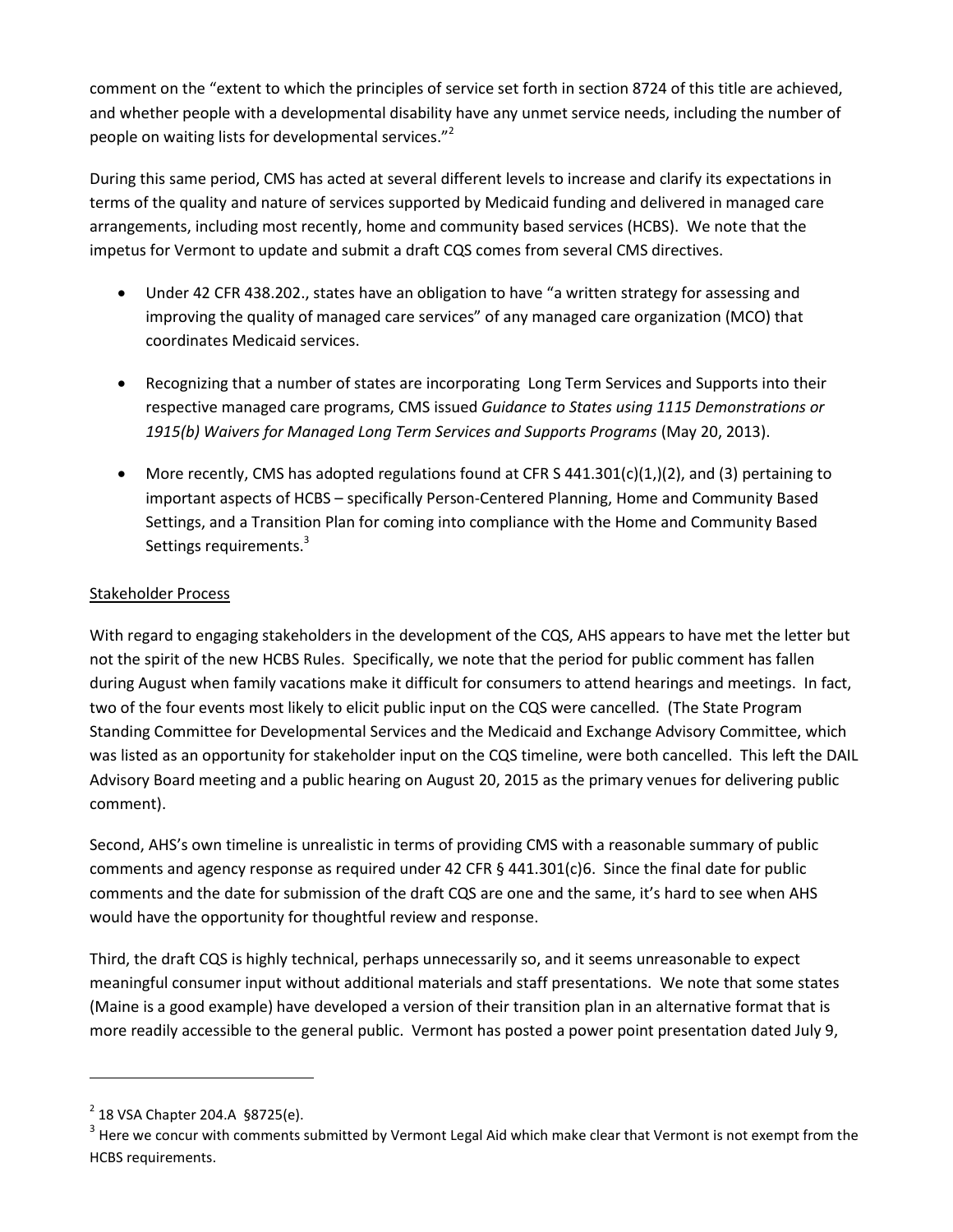2015, but as a stand-alone document, these slides are also difficult to understand; and as already noted, public presentations with AHS staff available to answer questions have been very limited.

## Quality Standards and Monitoring for Specialize Programs other than Choices for Care

The CQS states that Vermont will use a "phased implementation approach" in addressing the requirements of the HCBS rules. Beginning with Choices for Care, AHS intends to establish a framework that sets the stage for incorporating Developmental Services, Traumatic Brain Injury, Community Rehabilitation and Treatment, and Children's Mental Health into this standardized approach to quality review. The goals of this multi-year approach appear sound: Avoiding unnecessary administrative burden; minimizing disruption in care; maintaining consumer choice; and continuous application of lessons learned.<sup>4</sup>

Our concern lies with the fact that beyond this very general outline, there are virtually no details to which one can respond.

- Other than the fact that all service populations will be incorporated into the CQS by December 31, 2019, there is no specific timeline presented for phases 2, 3, and 4. $5$
- Metrics, benchmarks, and targets are unspecified for all long term services and supports, <sup>6</sup> and the CQS does not lay out a process by which AHS will select appropriate metrics and set improvement targets.
- The CQS includes a table listing a number of best practices that are consistent with the regulatory requirements under the HCBS Rules.<sup>7</sup> However, the table is not linked to any specific strategy that AHS intends to deploy in reviewing service quality. For example, will AHS use consumer interviews, record review, site visits, unannounced site visits, a survey, or other means to determine whether "staff communicates with individuals in dignified manner"?

Vermont has chosen a unique approach to manage care in that it establishes, through an intergovernmental agreement between AHS and DVHA, a public managed care model. This has significant advantages in terms of efficiency and in terms of aligning payment and policy with public good. However, this model also raises some concerns regarding conflict of interest. Essentially, Vermont's managed care arrangement, which includes the CQS as a condition of operation, tasks AHS staff from the Office of the Secretary of AHS with developing and deploying consistent and continuous quality review standards across a host of AHS programs all of which, presumably, also report to the Secretary of AHS.

CMS addresses this concern in 42 CFR 438.202(d) by requiring the MCO to make "arrangements for annual, external independent reviews of the quality outcomes and timeliness of, and access to, the services covered under each MCO and PIHP contract." Vermont has, in fact, gained useful insights from its External Quality Review Organization (EQRO), Health Services Advisory Group, Inc. about aspects of its Choices for Care program. The CQR does not describe what role, if any, an EQRO might play in assessing quality metrics in MLTSS for HCBS, including evaluating compliance with the HCBS rule. We would like to take this opportunity to urge the Department to include external review and to make this an explicit part of the CQS as it applies to DS, TBI, and CRT.

 $\overline{a}$ 

- $<sup>5</sup>$  CQS, page 42.</sup>
- $^6$  CQS, page 14.

 $<sup>4</sup>$  CQS, page 42.</sup>

 $<sup>7</sup>$  CQS, pages 45-46.</sup>